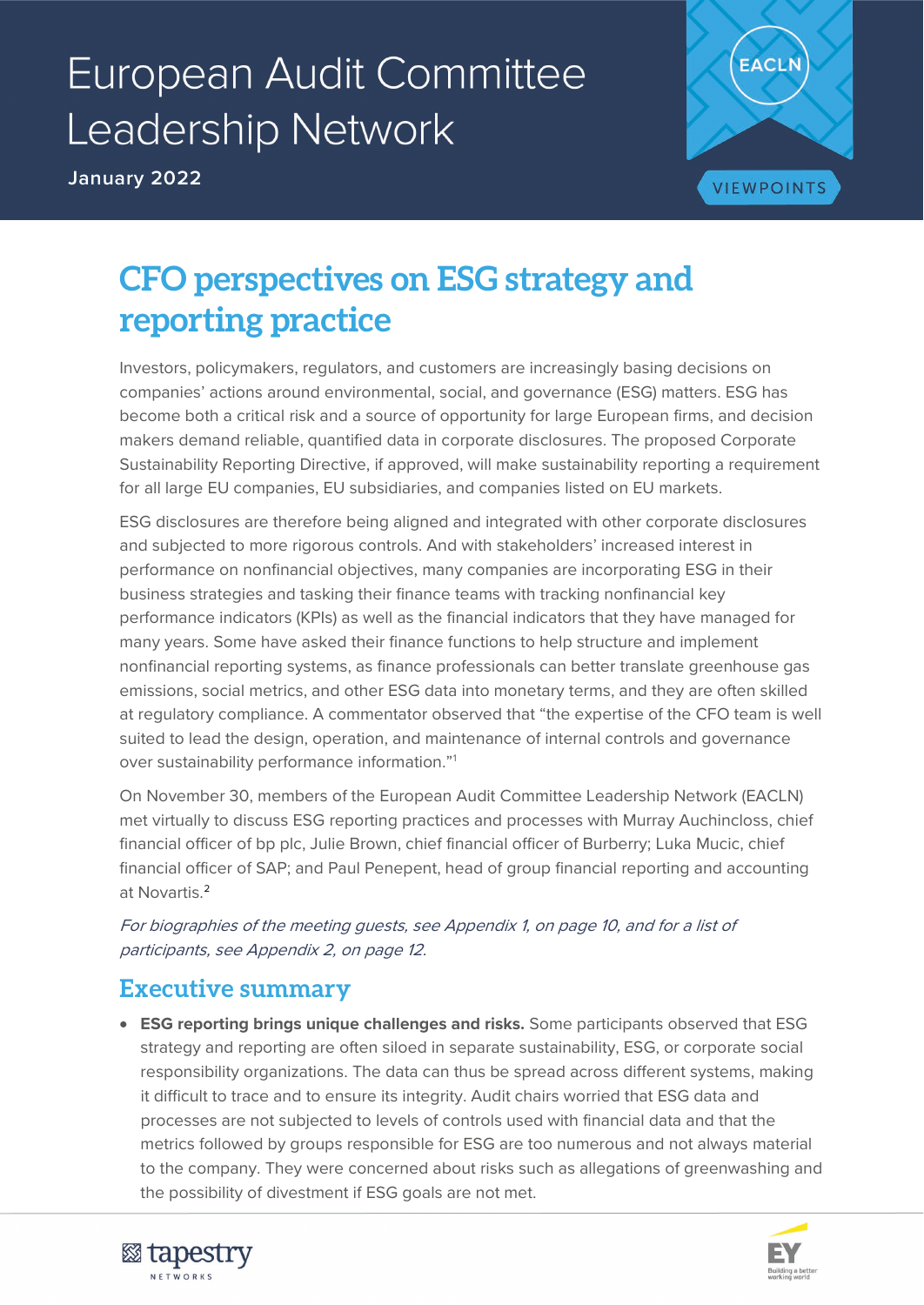

- **Good practices: Finance teams respond to ESG reporting challenges**
	- **Embedding ESG across the organization.** Mr. Mucic and Ms. Brown said that ESG is embedded in the overarching corporate strategy at their organizations and is the responsibility of management functions across the company. Ms. Brown noted that Burberry has designated sustainability responsibility champions across the company's operations, in its retail store network, and in its executive leadership, including in the finance organization.
	- **Creating an integrated ESG reporting platform.** Mr. Penepent is leading an effort at Novartis focused on building an integrated ESG reporting platform. This includes looking at data sources, defining metrics and methodology, documenting everything in standard operating procedures, and then putting processes in place locally to ensure data integrity, reliability, and control. The company intends to increase local ownership and review of ESG data, with local CFOs managing the process.
	- **Prioritizing metrics, focusing on what is material for the company.** One member noted that her company follows 84 ESG metrics, in addition to its financial objectives. She said that "trying to run a company with all of these will be difficult" and added that "measures" should be chosen selectively and have accountability attached to them, a bit like doing a risk analysis to work out what level of risk is tolerable and what measures there are to mitigate." Mr. Auchincloss noted that he, too, has seen a variety of ESG metrics that sustainability teams track, which often "are not particularly meaningful for shareholders." He said, "Part of my job is to challenge the metrics the teams track and/or produce to ensure that we're focusing on those that will have an impact and are measurable."
	- **Using finance as a second line of defense.** Mr. Auchincloss said that the majority of bp's nonfinancial measures are taken by engineers or human resources staff, noting that finance does not have the expertise to calculate or measure emissions. While these groups are accountable for getting data into bp's systems, finance is a second line of defense in setting up processes, reviewing their governance, and ensuring a tight system of internal controls. Internal audit, he added, acts as the third line of defense.

For a list of reflection questions, see Appendix 3, on page 13.

# **ESG reporting brings unique challenges and risks**

Members and some of the guests observed that ESG strategy and reporting can be siloed in sustainability, ESG, or corporate social responsibility organizations; these groups produce separate ESG reports that track metrics ranging from greenhouse gas emissions to employee safety. Directors said that ESG data is spread across different systems and it can be difficult to trace and to ensure integrity. ESG reporting often follows a different schedule and frequency, and this too can contribute to ESG being siloed from the company's strategy and overall activities.[3](#page-13-2)

One member was concerned that leaving ESG to the "experts" could make ESG a "sidekick" that is discussed once or twice a year at board meetings, mainly "to tick the ESG box." Another member, observing that her company's sustainability report still mainly reflects "the ambition"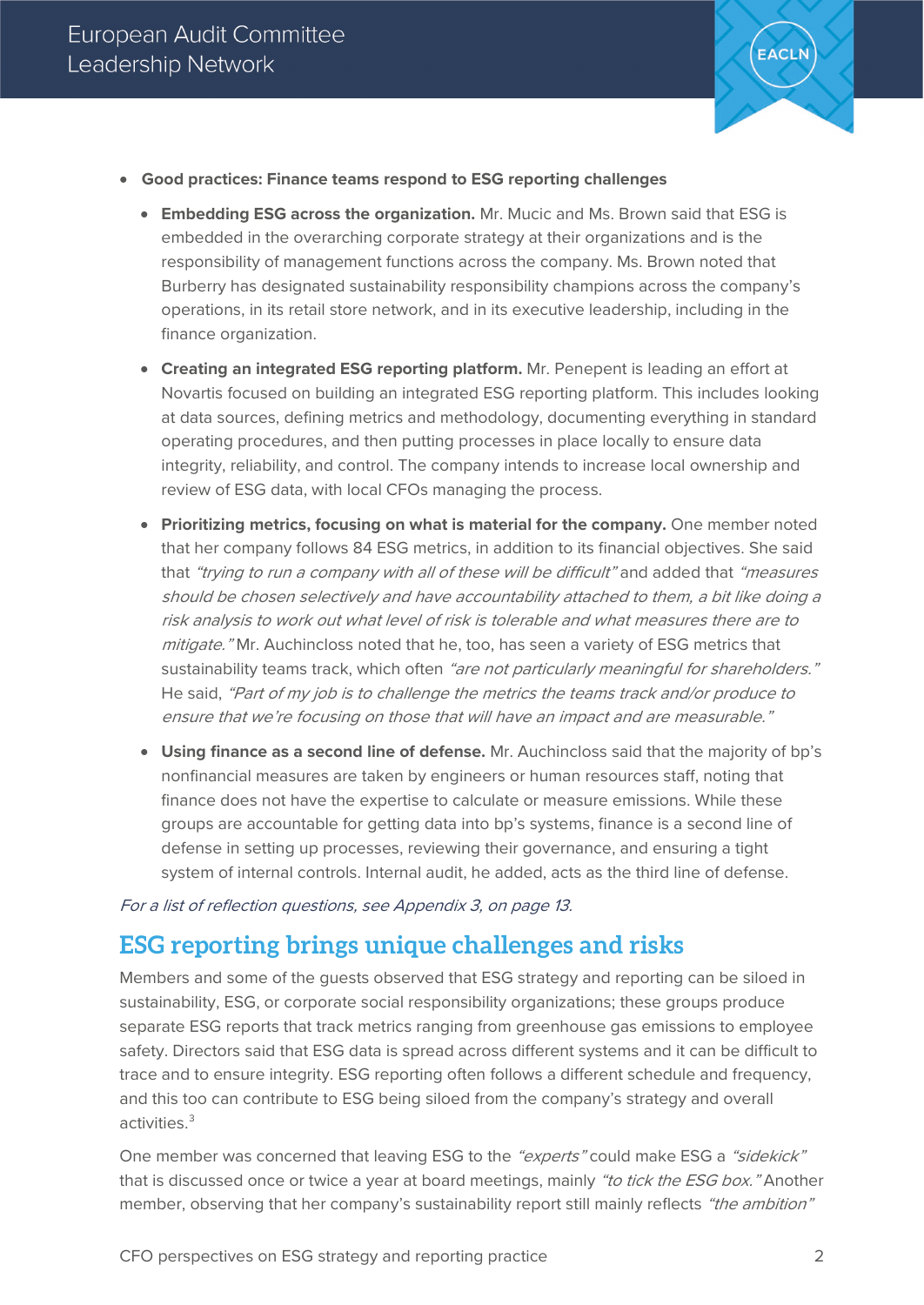

of the company, said, "We are not there yet as far as the goals. It is good to have a vision, but you have to show year by year how you walk your talk."

Audit chairs also worried that ESG data and processes might not be subjected to a similar level of controls as financial data and that the metrics followed by groups responsible for ESG are too numerous and not always material. For example, one member said that her company's ESG group followed 1,000 separate KPIs. She was concerned that "policy committees may not understand what it takes to have those KPIs reported on a consistent request basis and with consistent controls." Another member agreed, noting that his company's ESG metrics often originate in the human resources or public relations department, which "do not approach it with the mindset of consistency over time." He uses internal audit "to instill the same rigor that we would apply with financial reporting."

Members noted that rigor around subjective targets is becoming increasingly important to outside constituents, but they pointed out that different investors and NGOs assess companies' reports differently. In response to this challenge, one director's company published a thousand-page sustainability report that attempts to speak to different audiences and to address their various views and information needs; the director worried that the report was too extensive to properly oversee. Another director cautioned that the accuracy of ESG reporting is of great importance because "in the world of investors, if you've said something once, then it becomes a fact, so you have to be really careful that what you're saying is right and accurate."

Members pointed to the lack of widely accepted standards as a significant challenge for consistent and accurate ESG reporting. A member described the current situation as "businesses playing catch-up as to what needs to be done against a moving picture." Another commented, "Standards for ESG information are changing in real time, and the challenge is to know that whatever information you're gathering now might have to evolve very quickly." Set against increasing demands for reliable ESG information, the variety of standards has left many members concerned about the risk of divestment if ESG goals are not met, along with allegations of greenwashing or of class and regulatory actions.

# **Good practices: Finance teams respond to ESG reporting challenges**

In a recent EY survey of more than 800 CFOs, 70% said that the "growing focus" on ESG concerns was having a major impact on their roles, and 77% agreed that over the next five years "finance will be responsible for, and deeply involved in, nonfinancial reporting or ESG reporting."[4](#page-13-3) In addition, 74% said that "measuring and reporting the organization's societal impact and its contributions to preventing climate change" will be a reporting priority for their teams in the next three years.

Members and guests talked about the increasing involvement of their finance organizations in ESG reporting and shared examples of good practices.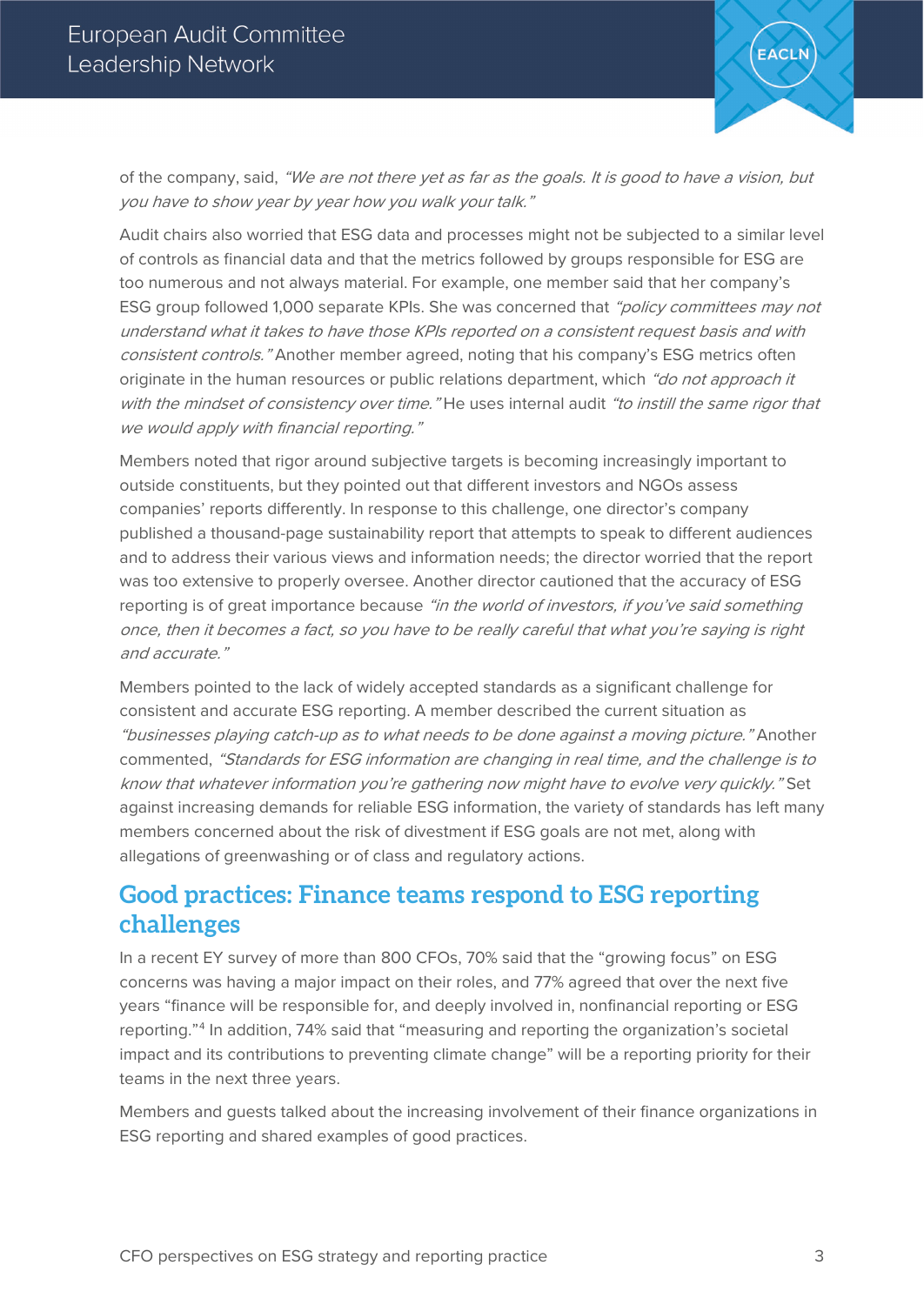

# **Embedding ESG across the organization**

Mr. Mucic noted that sustainability has been "a cornerstone of SAP's strategy" since 2009, when SAP created a central sustainability organization. "We have strived to define our role by being exemplar in our own operations for sustainable business practices by marrying social, environmental, and economic performance and enabling others to become more sustainable through the use of intelligent digital solutions," he said. Mr. Mucic believes that sustainability should be a key part of companies' strategies and deeply integrated into their business processes. "Globally, business leaders are recognizing that a separate sustainability strategy will no longer suffice. Instead, companies must ensure their entire business strategy is sustainable," he wrote in a post on the SAP website. [5](#page-13-4) Incorporating ESG considerations into a company's strategy, Mr. Mucic added, can drive down company costs and enhance profitability. [6](#page-13-5)

In 2014, Mr. Mucic was asked to become a board sponsor for sustainability strategy and reporting. Today, he chairs a management sustainability committee that has representation from many other internal groups. Mr. Mucic described three beliefs at the core of his sustainability agenda. The first is "making sure that we are not pursuing a separate sustainability strategy but that we embed sustainability in all aspects of our overarching corporate strategy. "The SAP executive board is a sponsor and has oversight over the sustainability strategy. Monthly ESG performance meetings take place across all operational areas that discuss strategies to embed sustainability capabilities across the entire solution portfolio of the company.

The second core belief is that "sustainability needs to be the responsibility of all of the management functions across the company and needs to be addressed as such." He said that he has a relatively small central team responsible for sustainability because the targets are the responsibility of management across the company. The third belief is that "we cannot only have a focus on sustainability reporting, but we actually have to have a focus on sustainabilityoriented management and steering across the company."

"Finance has a critical role to play" in companies' ESG journeys, Mr. Mucic said. It is well equipped to establish ways to measure sustainability performance and to apply this as a "common currency" across all groups that focus on ESG steering and reporting. He pointed to SAP's integrated reporting since 2012 and the finance team's efforts to marry financial and nonfinancial reporting through regression and correlation analyses and to bring together economic performance with performance against key nonfinancial indicators. SAP is in the process of "embedding these into steering objectives and priorities across the company."

As the CFO of Burberry, Ms. Brown leads on sustainability strategy and reporting. She said that the company had "deliberately set out to lead the industry [on ESG] and we believe the luxury sector can have a big impact on the fashion industry as a whole." ESG is a central element of Burberry's strategy today, but it has deep roots in the company since founder Thomas Burberry (1835–1926) was an enthusiast for the natural environment. Ms. Brown noted that her organization has run sustainability programs for more than 20 years and that ESG is an integrated part of Burberry's annual report.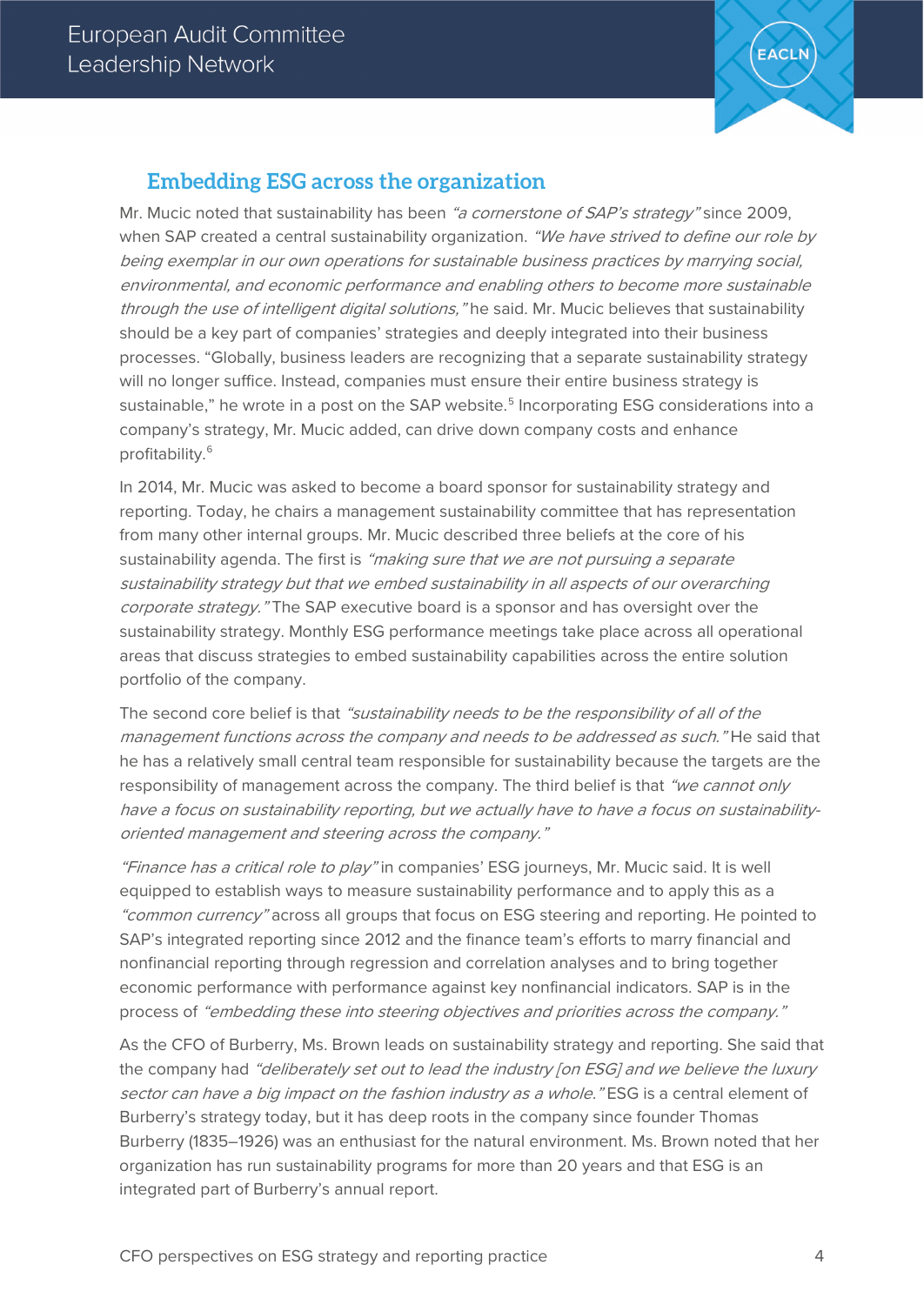

Ms. Brown said finance's role on ESG has evolved in the past three years, and today it supports "the diagnosis, the road map to becoming climate positive by 2040, and the reporting." She noted that the company is embedding ESG metrics and targets into budgets and its five-year plan. To meet its goal of becoming climate positive by 2040, the company will need to cut supply-chain emissions by 46%. Ms. Brown explained that the work toward this goal involves every function of the company, noting that the company's ESG steering group, led by its CEO, is cross-functional.

Ms. Brown added, "We have established responsibility champions for the targets that we're setting out to achieve, and we get people in the operational side of the business, as well as at the top of the business, driving that agenda." She said that supply chain, finance, responsibility, and the audit committee look at the risks and opportunities. Since Ms. Brown took over Burberry's sustainability agenda, "we've managed to get finance, IT, and responsibility all much more closely connected than they were just 12 months ago." Reporting is also done in collaboration: climate experts, the responsibility team, finance, internal audit, and external assurance ensure that the reports are accurate and consistent.

Some members said that ESG is part of their companies' overall strategy, although none reported that their CFO or finance function currently leads the effort. Members described the strategic challenges of embedding ESG in a company's business strategy and systems. For example, one noted that while net-zero emissions might be the goal, specific targets are often based on a reduction from a certain level, which could be difficult to pin down. Companies, he worried, might subsequently find that they have used an inaccurate baseline for the reduction; getting the base level right should thus be an area of focus for boards and finance teams. Others viewed the extended time horizons of net-zero goals as a strategic challenge, noting the average tenure of a chief executive. Ms. Brown and other members suggested an approach of breaking the work up into shorter, easier-to-manage periods, with actionable steps that could be included in three- or five-year plans.

#### **Creating an integrated ESG reporting platform**

Mr. Penepent said that he is leading a new team at Novartis, called ESG Reporting Platform and Accounting, tasked with building an integrated platform for ESG data. He explained that the platform is designed to deliver "reliable, high-quality, compliant, and auditable ESG data" and that it will help management better monitor and respond to actual achievement of ESG metrics against targets. The intent, he added, "is to build an agile ESG reporting system platform and a governance model with defined data management, policies, procedures, and controls for compliance."

Previously, Mr. Penepent said, "finance did not have much of a role in ESG reporting other than validating a few select ESG KPIs. A lot of the data was coming out of manufacturing, HR, and operations, and then you had an ESG report that was produced from various systems and Excel spreadsheets." The company, however, recognized that "there were no systematic approaches to this process—how it was managed, governed, or how to reasonably ensure consistency and reliability of ESG data, without significant efforts." He added that the company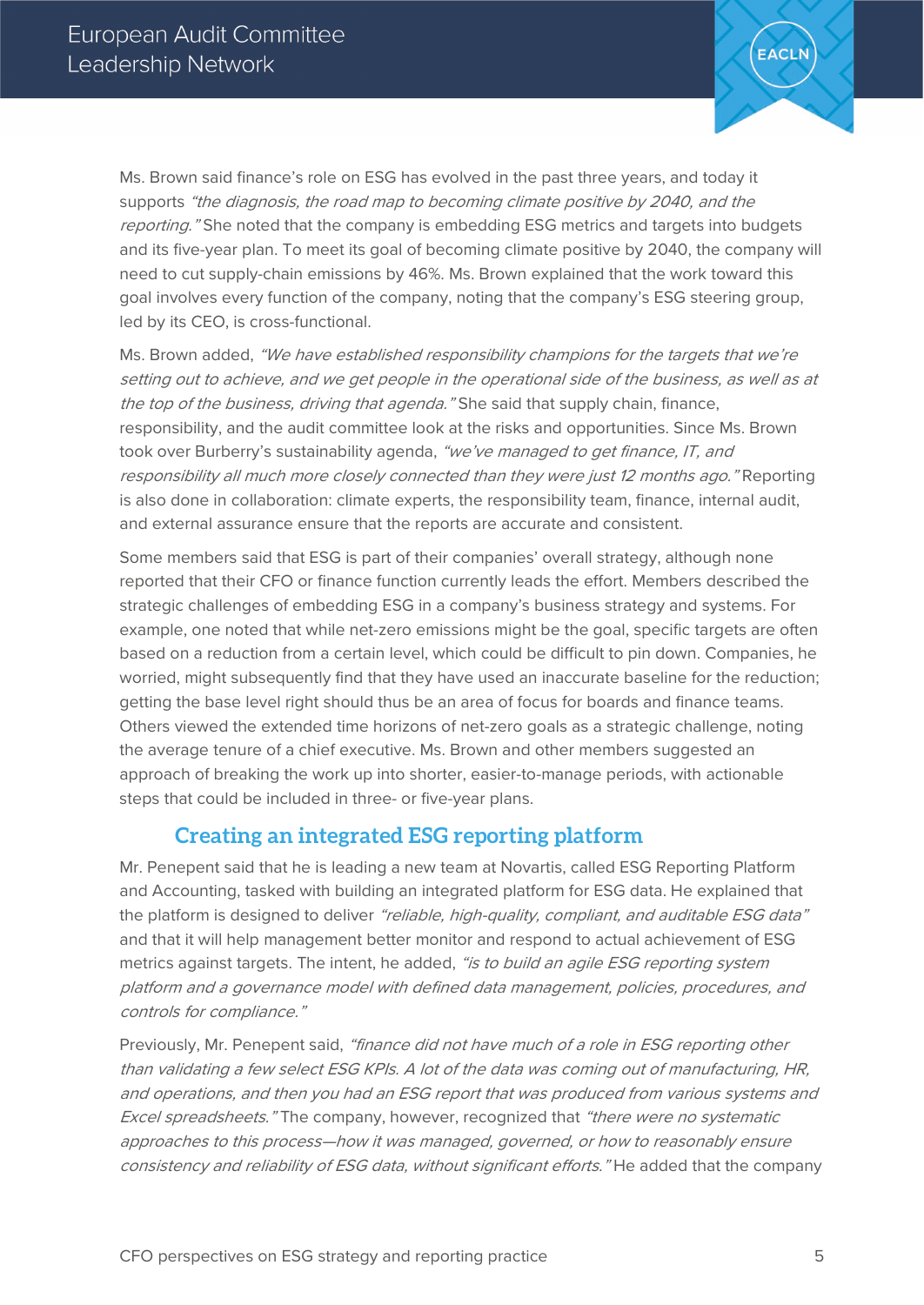

intends to increase local ownership and review of ESG data, with local CFOs managing the process.

Mr. Penepent said that building a platform for ESG data is both "an exciting and a challenging endeavor." He said that the main challenge comes from the fact that "it is not like trying to build a single tower, like in financial reporting" but rather "this requires penetrating the organization in a way that is not natural from a traditional financial reporting perspective."

Mr. Penepent pointed to the "ever-evolving standards" as a challenge for Novartis's ESG Reporting Platform and Accounting group. "You may be thinking that you are building something, but what are you building, will it meet the future reporting standards?" he said, adding that in this uncertain environment "you need flexibility and agility; you need to be able to adapt."

At SAP, Mr. Mucic hoped to "fully implement and operationalize the methodology for the establishment of an integrated balance sheet."

#### **Prioritizing metrics, focusing on what is material for the company**

A member said that she was struggling with the kind of key ESG indicators that had been selected at her company, and she wondered about the role of finance and CFOs in choosing the metrics. Mr. Auchincloss said that he shared this concern, noting that he, too, had seen a variety of ESG metrics that sustainability teams track at his organization. Often, he said, the metrics "are not particularly meaningful for shareholders," and "part of my job is to challenge the metrics the teams track and/or produce to ensure that we're focusing on those that will have an impact and are measurable." He noted that the company prioritizes environmental reporting because "70% to 80% of shareholders rate 'E' as important, and we are responding to how we are being measured by shareholders." A director said that at his organization, treasury has the overall responsibility for all metrics, including ESG, and that this brings "objectivity and challenge" to ESG metrics and reporting.

Another member said that, as a CFO, she had pushed back on the involvement of finance in the selection of nonfinancial KPIs and in reporting on ESG. Her reservations at the time were that "CFOs are used to working with exact numbers and these are also moving targets in a way." But then, she observed, "it became impossible for the CFO not to get involved"; her view on the role of finance in ESG reporting had changed, and she partnered with the organization's sustainability officer "because content cannot be owned by CFOs, but it cannot be owned below the executive team." She now believes that "the CFO is a good door to actually make sure that it's put on the table of the executive management."

Another audit chair, whose company tracks 84 nonfinancial measures in addition to its financial objectives, asked: "How many objectives do you really want to have to run a company?" and said, "Trying to run a company with all of these will be difficult. Measures should be chosen selectively and have accountability attached to them, a bit like doing a risk analysis to work out what level of risk is tolerable and what measures there are to mitigate." She said that she would take this selective approach to looking at the ESG metrics and identifying priorities.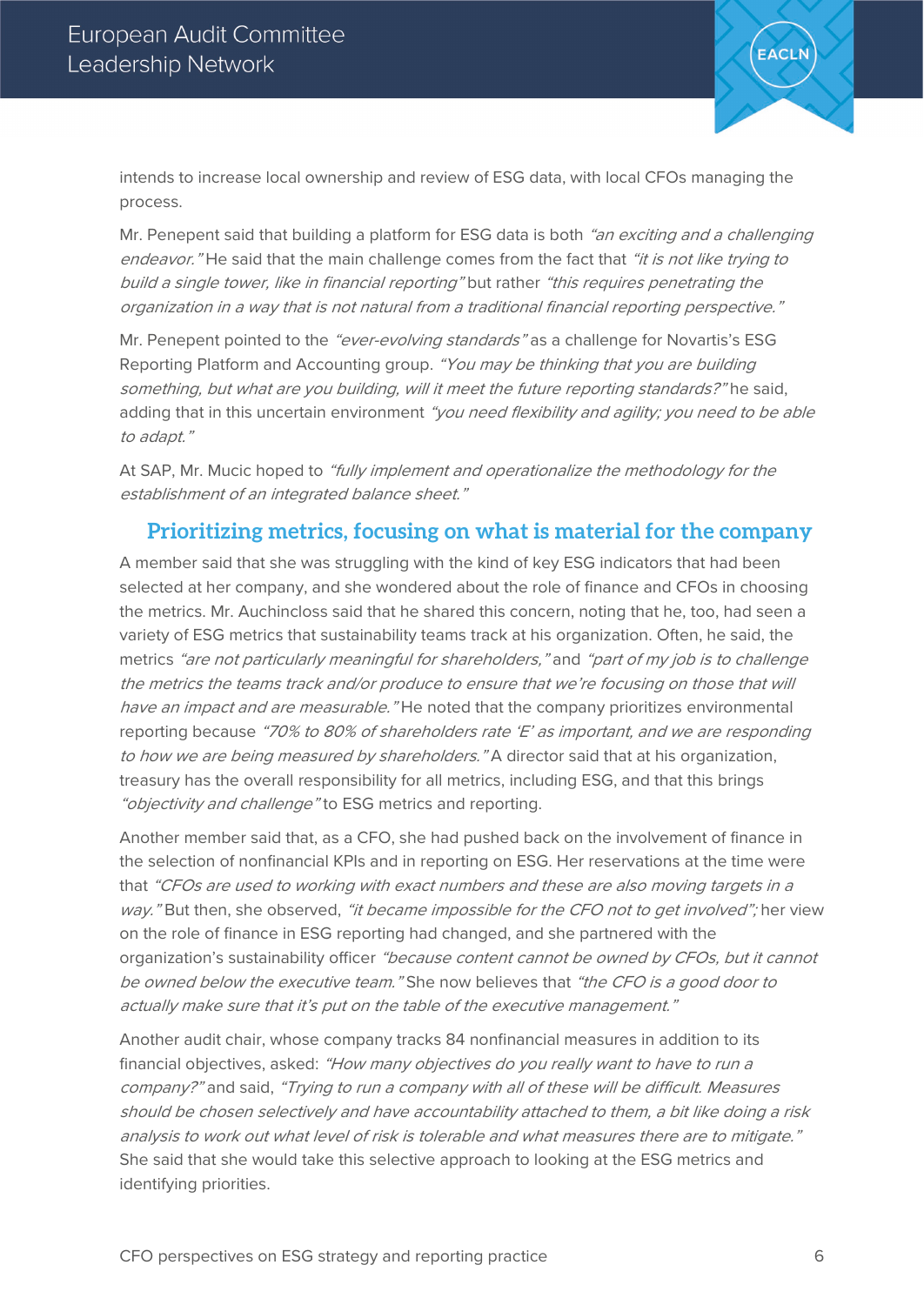

A member noted, "It's not about standard setting; it's about relevance to me. Choosing the relevant measures—and less of them, hopefully—is important." A couple of members, however, said that prioritizing is not easy because sometimes environmental measures can have an impact on social measures. These correlations and "unforeseen consequences" are not always easy to predict and calculate.

Members and guests noted that identifying what is material for the company can be helpful as organizations try to balance the demands of multiple stakeholders against finite internal resources. Mr. Mucic said that deciding what is material for the organization can be helpful when meeting with investors: "We do try to come in a proactive mode and not a reactive mode. We have done our own materiality assessments and have prioritized metrics to measure, and now we are working on the methodology." At SAP, employee engagement is critical because employees are "the source of innovation," but workplace safety indicators, often of great concern to other firms, are less significant.

Another guest agreed, adding that his company performs materiality assessments on a regular basis. These assessments helped identify areas that are core to the business and the impact that the company may have on society. The quest said that external requests are "a constant dialogue" at which the company tries "to stick to our core KPIs and to prevent the KPIs from exploding." The company also looks at the different rating agencies and tries to determine which ones are most relevant to their business and key priorities.

Mr. Auchincloss explained that at bp, investors and other stakeholders are steered toward publicly available information, since responding to outside requests can be a considerable strain on internal resources. Ultimately, he said, shareholders are seeking this information because they want to compare companies, and the process is "equally frustrating to them" as there are no common standards. "We really try to drive toward standardization."

SAP is also taking a proactive approach to "develop a standard for measuring, monetizing, and comparing the value of contributions made by businesses to the economy, society, and the environment."[7](#page-13-6) A standard that puts monetary value to nonfinancial data can help leaders understand impacts and risks more holistically and can inform their planning. "We are currently piloting a methodology and preparing to expose it more broadly to the public," Mr. Mucic said. "At the end of the day, it's a methodology to monetize impacts, to express them in a true, financial way. Unless you do that, the 'E' and the 'S' will be considered more esoteric."

#### **Using finance as a second line of defense**

Mr. Auchincloss described the role of finance in ESG reporting as providing a strong second line of defense. Operations and bp's engineering team, he added, are best equipped to do calculations on emissions: "Finance people are not qualified to do engineering calculations; these are heavily detailed engineering calculations." Mr. Auchincloss explained that bp tracks carbon emissions but that they are not measured, rather based on estimates; the engineering team calculates the emissions based on average use, temperature, and speed. Mr. Auchincloss viewed this as problematic and noted that bp is striving to move from estimates to measurement by 2023, an example being working across the oil and gas sector to use X-ray and other wave technology to detect methane emissions.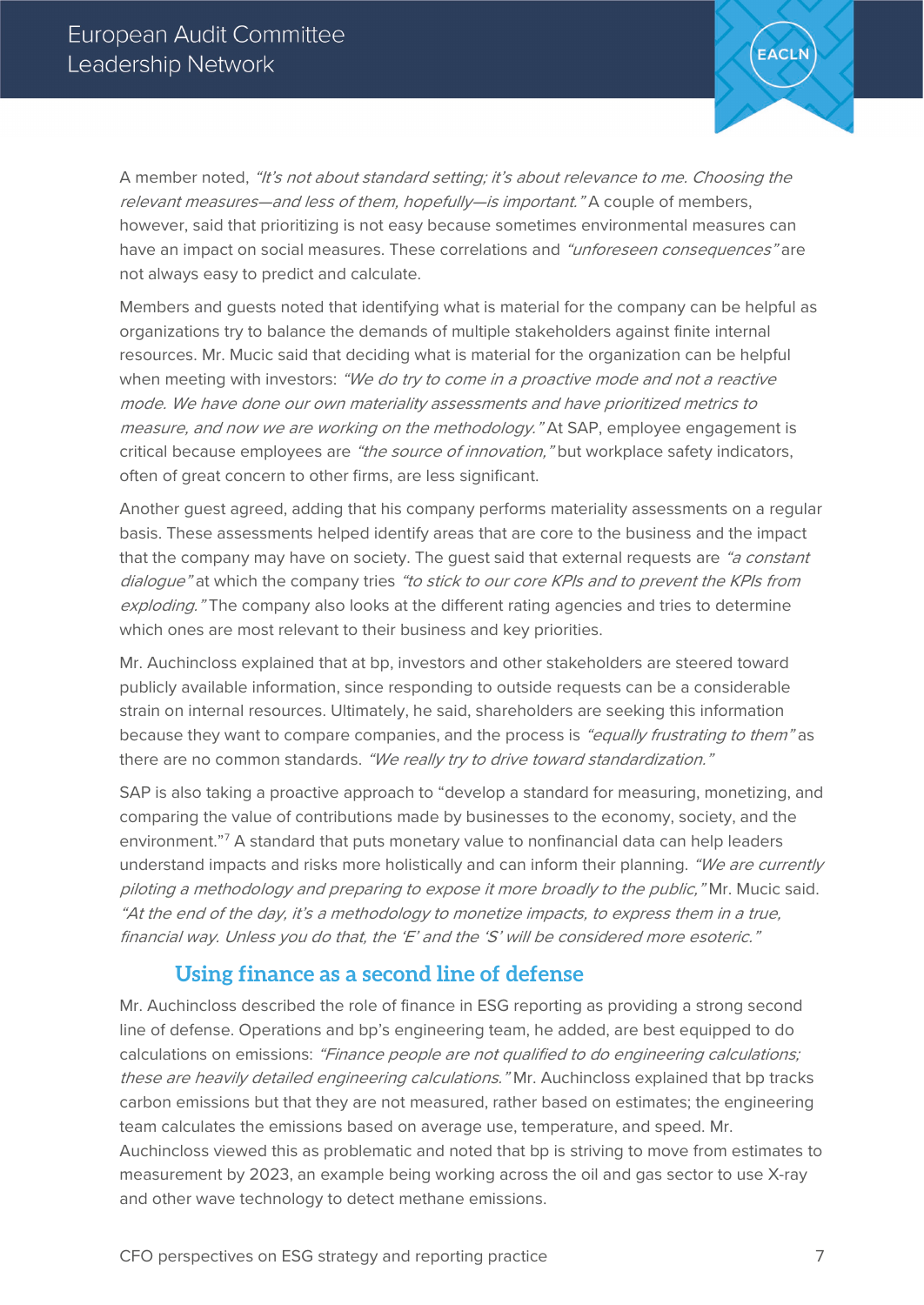

Given the finance organization's expertise in control and assurance, however, it is increasingly providing second-line assurance to ensure that environmental data is consistent and verifiable. "Finance makes sure that there are appropriate processes set up, effective governance, and reviews inside it, and that there's, overall, an effective system of internal control around the data and reporting," Mr. Auchincloss said. "Since we don't have the technical expertise in finance and engineers don't have the controls expertise, we ended up with this hybrid model."

Mr. Auchincloss explained that the finance organization's role in reporting on social issues is more limited. The internal communications department, he noted, leads that effort, including publishing bp's sustainability report. He added that the company's human resources team tracks data and control processes on gender, diversity, and ethnicity for inclusion in the sustainability report and that transparency in these areas has become very important to attract and retain talent.

# **Conclusions**

Members and guests demonstrated a variety of models around finance's involvement in ESG strategy and reporting. Despite differences among companies, it was agreed that the role of finance in ESG reporting will increase because of the strengthening of ESG disclosure regulations and interest and pressures from investors. The guests anticipated more work and challenges in the next year and some said that they will continue to influence the move toward standardization. Internally, they continue to work on setting ESG targets, measuring them more precisely, and creating robust assurance frameworks around ESG data. Some guests' companies are seeking to embed ESG in budgets, in local operations and day-to-day practices, and in the cultures of their organizations.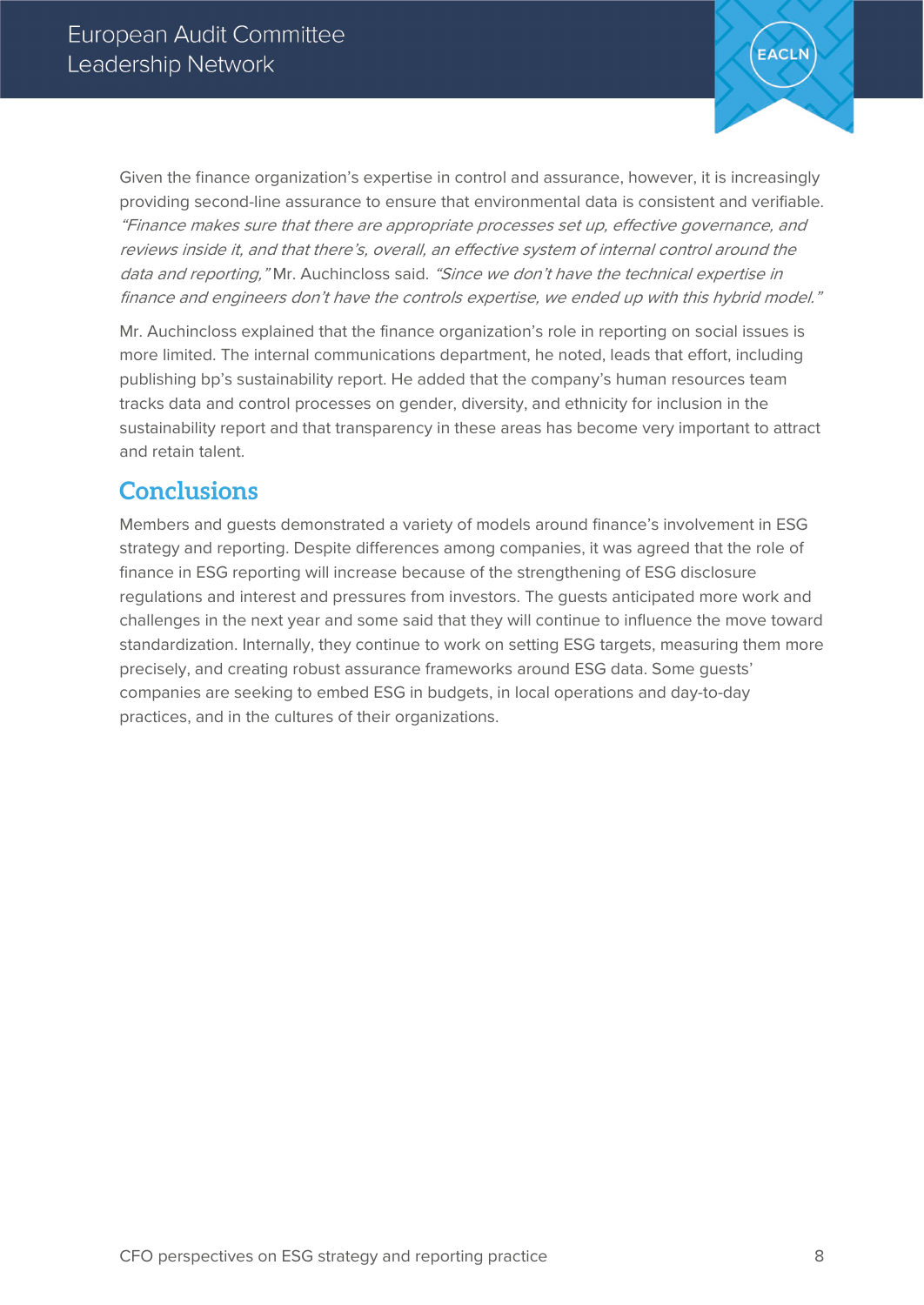

#### **About this document**

The European Audit Committee Leadership Network is a group of audit committee chairs drawn from leading European companies committed to improving the performance of audit committees and enhancing trust in financial markets. The network is organized and led by Tapestry Networks with the support of EY as part of its continuing commitment to board effectiveness and good governance.

ViewPoints is produced by Tapestry Networks to stimulate timely, substantive board discussions about the choices confronting audit committee members, management, and their advisors as they endeavor to fulfill their respective responsibilities to the investing public. The ultimate value of ViewPoints lies in its power to help all constituencies develop their own informed points of view on these important issues. Those who receive *ViewPoints* are encouraged to share it with others in their own networks. The more board members, management, and advisors who become systematically engaged in this dialogue, the more value will be created for all.

The perspectives presented in this document are the sole responsibility of Tapestry Networks and do not necessarily reflect the views of network members or participants, their affiliated organizations, or EY. Please consult your counselors for specific advice. EY refers to the global organization, and may refer to one or more, of the member firms of Ernst & Young Global Limited, each of which is a separate legal entity. Ernst & Young Global Limited, a UK company limited by guarantee, does not provide services to clients. Tapestry Networks and EY are independently owned and controlled organizations. This material is prepared and copyrighted by Tapestry Networks with all rights reserved. It may be reproduced and redistributed, but only in its entirety, including all copyright and trademark legends. Tapestry Networks and the associated logos are trademarks of Tapestry Networks, Inc. and EY and the associated logos are trademarks of EYGM Ltd.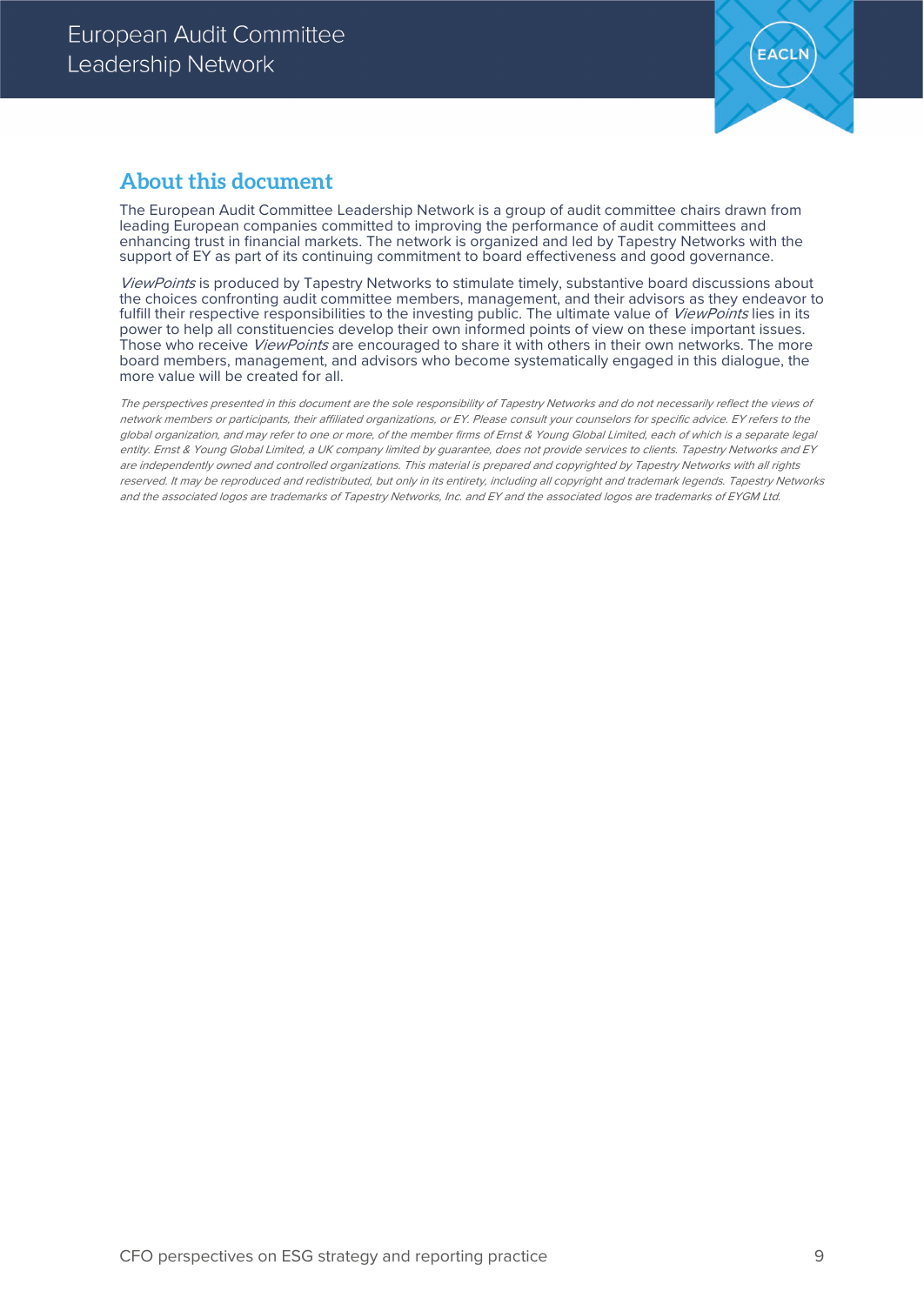

## **Appendix 1: Guest biographies**

**Murray Auchincloss** was appointed to chief financial officer (CFO) at bp plc with effect from 1 July 2020. Murray has worked in both the US and UK, in a range of roles including chief financial officer, Upstream; chief financial officer, North Sea; and chief financial officer for the Canadian and Western US Gas businesses. From 2010 to 2013 he served as chief of staff for the CEO.

As chief financial officer Murray heads finance, tax, treasury, planning & performance management, mergers & acquisitions, investor relations, audit, global business services, and procurement.

With 29 years of experience, Murray's financial expertise, experience, and knowledge make him a trusted advisor and leader. He is driving the modernization agenda for bp's financial teams, controlling costs and delivering financial accuracy to investors and markets. Most recently, Murray introduced a new financial framework and a new investor proposition as bp delivers on its new purpose to reimagine energy for people and our planet.

Murray is a member of the board of directors for Aker BP ASA, Norway and he is an executive member of BP's board of directors.

He has a degree in commerce from the University of Calgary, Canada, and qualified as a chartered financial analyst at the University of West Virginia, USA.

**Julie Brown** is the chief operating and financial officer at Burberry.

At KPMG, Julie qualified and became a fellow of the Institute of Chartered Accountancy and the Institute of Tax. She then spent 25 years with AstraZeneca, undertaking 11 roles in four countries and three continents, covering all aspects of finance in the value chain, together with fulfilling commercial and strategic roles, including head of corporate strategy, marketing company president, regional vice president and interim group CFO. Julie also has extensive M&A experience, being part of the AstraZeneca merger team, together with leading multibillion-dollar change programs. She joined Smith & Nephew in 2013 as group CFO, during which time 21 acquisitions were completed and the value of the company doubled. Julie then joined Burberry as chief operating and financial officer in 2017, where her responsibilities include the finance function, investor relations, IT, procurement, risk, audit and business continuity, and Burberry Business Services. She was also responsible for the transformation office at the time of the Burberry transformation.

Julie is passionate about sustainability and supporting the next generation of female leaders. She is patron of Oxford University Women in Business, ambassador for the Prince's Trust Women Supporting Women initiative, co-chair of the Prince's Accounting for Sustainability Project's CFO Leadership Network, and an advisory board member to the Major of London.

**Luka Mucic** is a member of the executive board and chief financial officer (CFO) of SAP SE. His responsibilities include the areas of finance and administration and he has served in this function since July 2014. Besides his role as CFO, Mucic oversees SAP's sustainability efforts. He is also responsible for the business process intelligence unit, bringing together the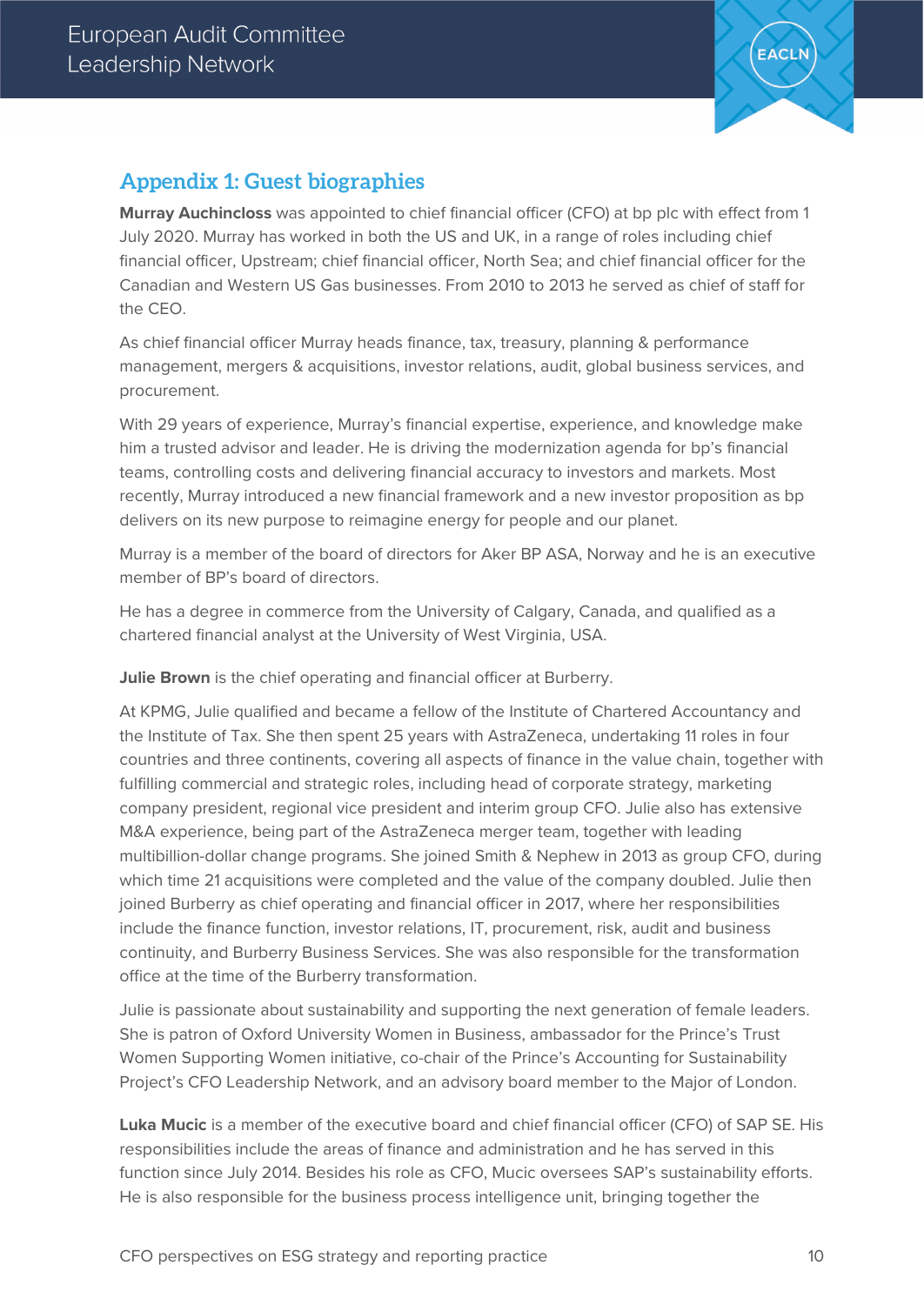

company's long-standing experience in understanding our customers' business processes with data and intelligence.

In July 2013, Mucic assumed the role of head of global finance. In this capacity, he took on the responsibility for global finance infrastructure, global governance, risk & compliance, global tax, global treasury, global field finance, and cloud finance. Prior to that, he served as CFO for global customer operations and head of global field finance at SAP. In this role, he was responsible for all finance, controlling, and commercial functions in SAP's worldwide field organization.

From 2008 to 2012, Mucic served as the CFO of SAP's DACH region (Germany, Austria, and Switzerland) and SAP Deutschland AG & Co. KG. Prior to that, he served in various executive roles within the global finance and administration board area, overseeing merger and acquisition activities, heading SAP's global risk management organization, and leading the legal function of SAP markets Europe GmbH. He began his career at SAP in 1996 as a member of SAP's corporate legal department, where he focused on corporate and commercial law.

Mucic holds a joint executive MBA from ESSEC, France, and Mannheim Business School, Germany, and a master's degree in law from the University of Heidelberg, Germany. He has completed the second legal state examination in Germany.

**Paul Penepent** is the head of group financial reporting and accounting at Novartis, Switzerland. Paul has been responsible for financial reporting and accounting for Novartis Group since 2015. During his 16 years at Novartis, he has led the financial reporting and accounting teams within the Group's pharmaceuticals business, and prior to his current role was responsible for leading the group-wide financial transformation program.

Paul has extensive experience in financial processes, systems, financial compliance, and leading global teams. Paul is a New York State, USA, Certified Public Accountant.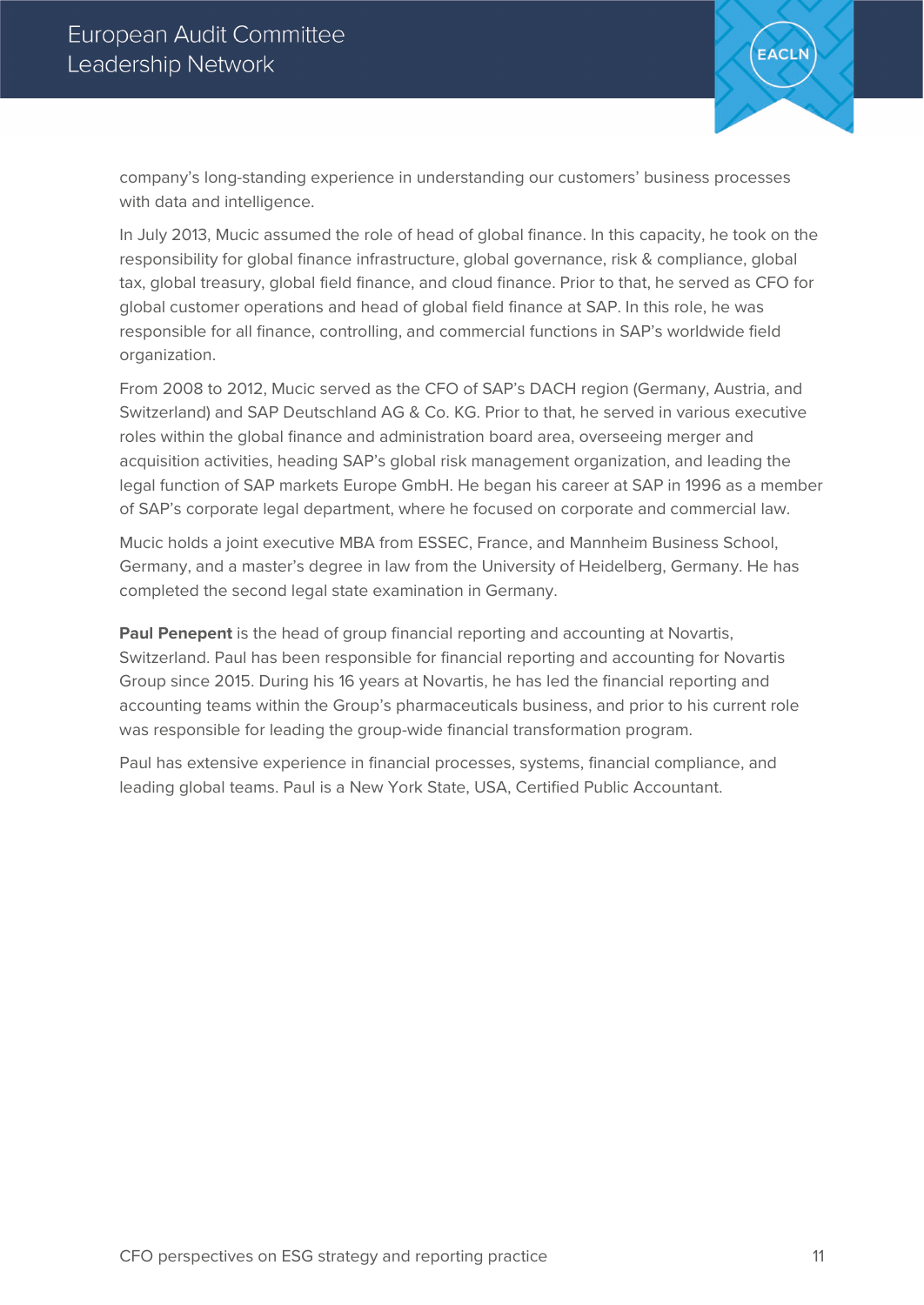

## **Appendix 2: Participants**

The following members of the EACLN participated in all or part of the meeting:

- Horst Baier, Bayer
- Julie Brown, Roche
- Aldo Cardoso, Imerys
- Ana de Pro Gonzalo, STMicroelectronics
- Laurence Debroux, Novo Nordisk
- Carolyn Dittmeier, Generali Insurance
- Eric Elzvik, Ericsson
- Margarete Haase, OSRAM Licht
- Liz Hewitt, National Grid
- Dagmar Kollmann, Deutsche Telekom
- Benoit Maes, Bouygues
- John Maltby, Nordea
- Rene Medori, Vinci
- Marie Jose Nadeau, ENGIE
	- Mariella Röhm-Kottmann, Zalando
	- Guylaine Saucier, Wendel
	- Alan Stewart, Diageo
	- Gunnar Wiedenfels, SAP
	- Maria van der Hoeven, Total

The EY organization was represented in all or part of the meeting by the following:

- Marie-Laure Delarue, EY Global Vice Chair, Assurance
- Jean-Yves Jégourel, EY Country Managing Partner Germany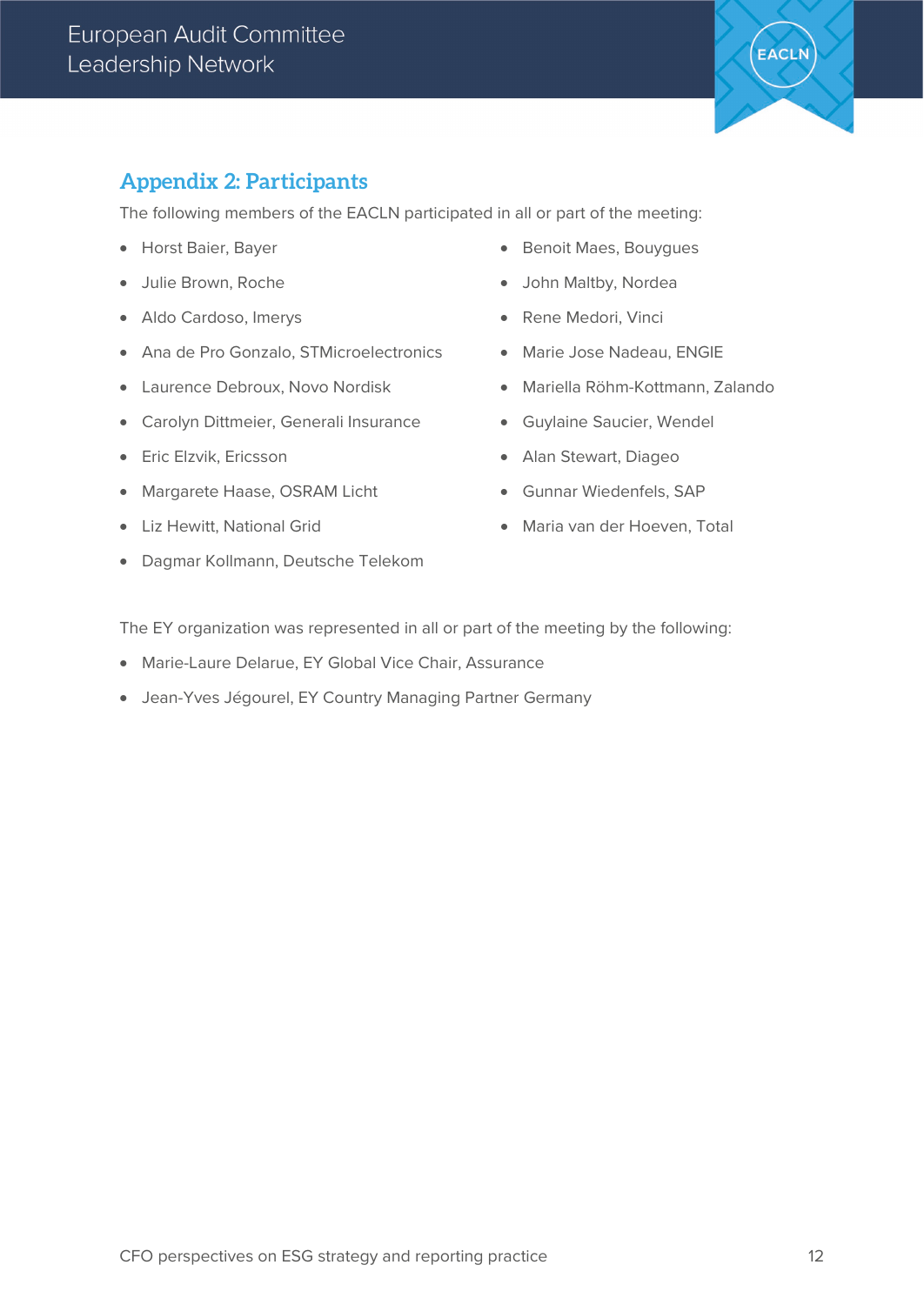

#### **Appendix 3: Reflection questions for audit committees**

- **?** What is your company's strategy for responding to the escalating demand for ESG reporting?
- **?** What elements of financial and ESG reporting are being aligned or integrated? What elements are appearing in separate reports?
- **?** How is your CFO helping to implement the company's ESG strategy? What role is the finance function playing?
- **?** What kind of controls environment is being established for ESG at your company?
- **?** What kinds of organizational and process changes are being made within the finance function and across finance, operations, and other functions?
- **?** What staff or skill sets are being added to the finance organization to support ESG reporting?
- **?** What are the most significant challenges your company and your CFO have faced in ramping up ESG reporting? What challenges do you anticipate in the future?
- **?** How is your company thinking about assurance of sustainability reports?
- **?** What sorts of internal attestation and external assurance are you putting in place?
- **?** Who do you think is best equipped to audit sustainability reports?
- **?** How is your audit committee thinking about targets and forward-looking metrics?